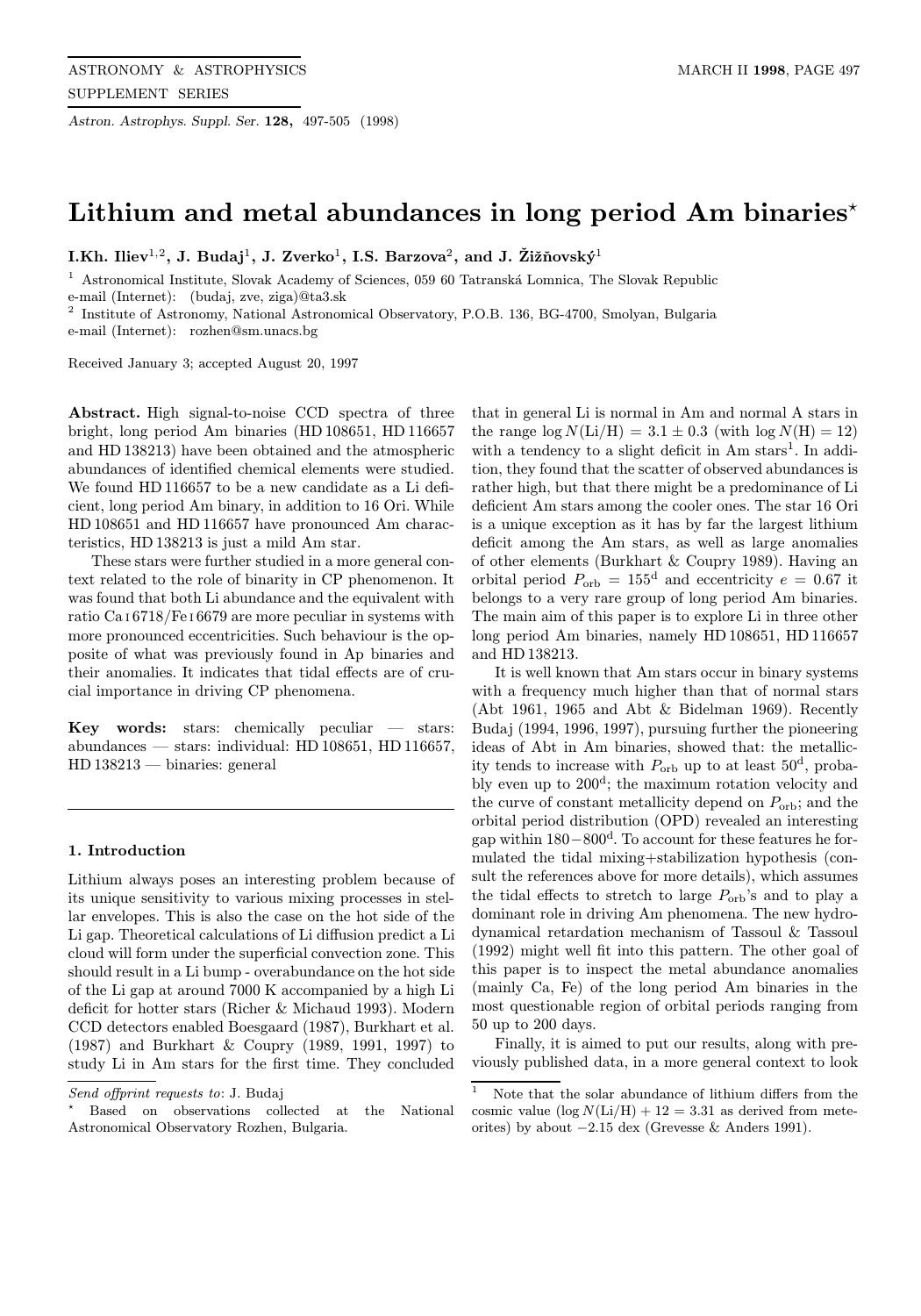for further evidence of tidal effects in Am stars. Namely, we will study the suspected relation of lithium and calcium/iron abundances on the eccentricities and orbital periods of Am binaries.

# 2. Observations and data reduction

All observations were made with the 2-m RCC telescope of the Bulgarian National Astronomical Observatory during 1994 and 1996. The Third Camera of the coudé spectrograph and the  $580 \times 520$  ISTA CCD matrix with a pixel size 24  $\times$  18  $\mu$ m were used. The entrance slit of 300  $\mu$ m corresponding to 0.8 arcsec was set to provide a spectral power of 30 000. With a  $632 \text{ mm}^{-1}$  Bausch & Lomb grating, a spectral range of  $6675 - 6725$  ÅÅ was covered with a dispersion of 4.2 Å mm<sup>-1</sup> and a resolution of 0.22 Å. No binning was used. The reference spectrum was provided by a hollow-cathode Fe-Ar lamp. Flat-field frames were made by using a tungsten lamp. A shortened version of the log book is presented in Table 1. The PC-based IPS software package (Smirnov et al. 1992) was used for the flatfield correction, normalization and wavelength calibration. Consequently, for each star, we applied the spectra coaddition technique proposed by Hill & Adelman (1986). As a result the S/N ratio of about 250 for HD 108651, 350 for HD 116657 and 300 for HD 138213 was reached at the  $2\sigma$  level.

Table 1. List of observations

| НD     | Date      | Time  | Exp.          |
|--------|-----------|-------|---------------|
| 108561 | 3.3.1996  | 23:50 | $7 \times 30$ |
|        | 7.4.1996  | 00:10 | $8 \times 30$ |
|        | 31.5.1996 | 19:00 | $2 \times 30$ |
|        | 1.6.1996  | 21:00 | $2 \times 30$ |
|        | 26.7.1996 | 19:10 | $2 \times 30$ |
| 116657 | 31.7.1994 | 18:40 | $1 \times 15$ |
|        | 26.7.1996 | 20:10 | $2 \times 20$ |
|        | 27.7.1996 | 20:10 | $2 \times 20$ |
| 138213 | 30.7.1994 | 19:10 | $2 \times 30$ |
|        | 31.7.1994 | 18:50 | $1 \times 30$ |
|        | 25.7.1996 | 23:00 | $3 \times 30$ |
|        | 26.7.1996 | 21:30 | $3 \times 30$ |
|        | 27.7.1996 | 21:30 | $3 \times 30$ |

Note: Time is in UT and relates to the middle of an exposure.

# 3. Atmospheric parameters, spectrum synthesis and results

In Table 2 we summarize relevant information about our program stars. The  $UBV$ ,  $uvby\beta$  (de-reddened by using UV BY BETA code of Moon & Dworetsky 1985) indices and  $v \sin i$  values are from Renson (1991). Geneva photometry is from Rufener (1980). Orbital periods and eccentricities of HD 108651, HD 116657 and HD 138213 are according to Conti & Barker (1973), Gutmann (1965) and Lucy & Sweeney (1971), respectively.

Table 2. Photometry and other important information about the observed stars

| Star                                  | HD 108561 | HD 116657 | HD 138213 |
|---------------------------------------|-----------|-----------|-----------|
|                                       | HR4751    | HR 5055   | HD 5752   |
| $U-B$                                 | 0.08      | 0.1       | 0.1       |
| $B-V$                                 | 0.22      | 0.13      | 0.1       |
| V                                     | 6.6       | 4.0       | 6.1       |
| $E(b-y)$                              | 0.006     | $-0.01$   | $-0.014$  |
| $(b-y)_0$                             | 0.114     | 0.063     | 0.046     |
| m <sub>0</sub>                        | 0.233     | 0.239     | 0.191     |
| $c_0$                                 | 0.832     | 0.911     | 1.141     |
| β                                     | 2.843     | 2.886     | 2.86      |
| U                                     | 1.516     |           | 1.648     |
| V                                     | 0.689     |           | 0.825     |
| B1                                    | 0.958     |           | 0.909     |
| B <sub>2</sub>                        | 1.411     |           | 1.445     |
| $_{V1}$                               | 1.400     |           | 1.524     |
| G                                     | 1.828     |           | 1.989     |
| $P_{\text{orb}}\left[\text{d}\right]$ | 68.29     | 175.55    | 105.95    |
| $\epsilon$                            | 0.36      | 0.46      | 0.0       |
| v sin $i$ [km s <sup>-1</sup> ]       | 15        | 60        | 30        |

Table 3 summarizes the atmospheric parameters as derived from the calibrations of different authors. Temperatures from UBV photometry as well as those of Castelli & Kurucz (1994) from  $\beta$  index are all systematically lower compared with the other calibrations of Strömgren or Geneva photometry. Nevertheless, the most elaborated and two-dimensional calibrations of Smalley & Dworetsky (1995) and Kobi & North (1990) are both consistent. Thus, we accepted their rounded off means as the best choice for model atmosphere parameters. All three stars are SB1 binaries, hence the possible influence of their companions was neglected.

A detailed spectrum synthesis of the spectral region around the Li <sup>I</sup> 6708 line was accomplished using the SYNTH (Piskunov 1992) and SYNSPEC (Hubený 1987; Zboril 1989, private communication) codes with the model atmospheres interpolated from Kurucz (1992) ATLAS9 grid. VALD atomic line database was used to create a line list for the spectrum synthesis (Piskunov et al. 1995). We first estimated the iron abundance. However, the normal abundance of iron would result in a quite insufficient depth of the synthetic absorption profile at  $6705\text{\AA}$ , while at  $6713\text{\AA}$  it would be deeper by more than a factor of two. Unspecified missing opacity at  $6705 \text{\AA}$  was also mentioned by Gerbaldi et al. (1995) and Hack et al. (1997). Following one of the possibilities of how to cope with such an inconsistency (van't Veer 1997, private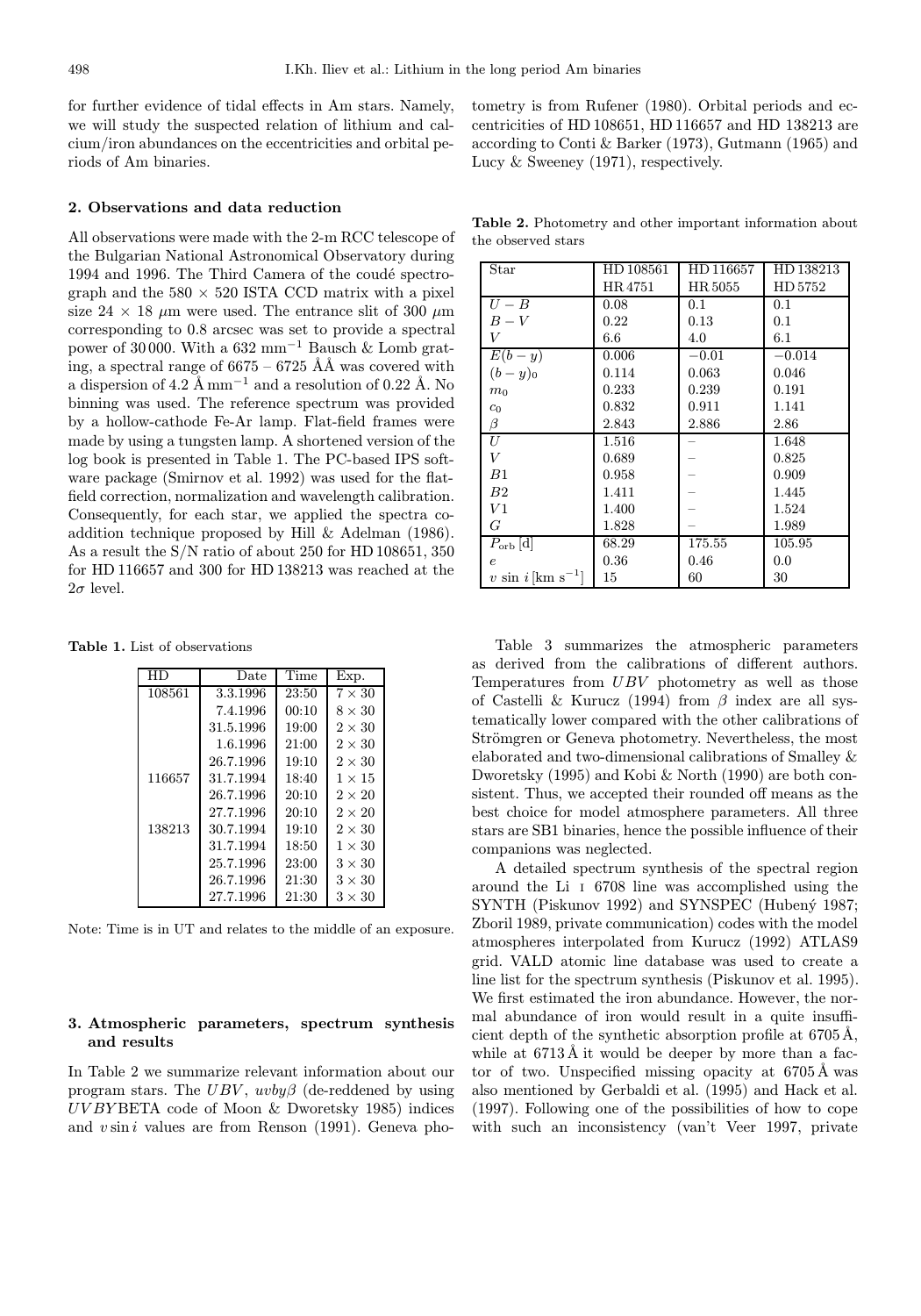Table 3. Atmospheric parameters as obtained from different methods

| HD 108561                                                     |            | HD 116657                                                       |           | HD 138213                                                   |            |      |
|---------------------------------------------------------------|------------|-----------------------------------------------------------------|-----------|-------------------------------------------------------------|------------|------|
| $T_{\rm eff}$                                                 | $\log g$   | $T_{\rm eff}$                                                   | $\log g$  | $T_{\rm eff}$                                               | $\log g$   | Note |
| $6980^{1}$<br>$7550^2$                                        |            | $7770^{1}$<br>8090 <sup>2</sup>                                 |           | $8070^{1}$<br>8290 <sup>2</sup>                             |            | U    |
| 7900 <sup>1</sup><br>$7770^2$<br>$8130^{3}$<br>$7800^{4,6}\,$ | $4.31^3$   | $8460^{1}$<br>8260 <sup>2</sup><br>$8390^{3}$<br>$8150^{4,7}\,$ | $4.4^{3}$ | $8660^{1}$<br>8470 <sup>2</sup><br>$8430^3$<br>$7900^{4,8}$ | $3.61^3\,$ | S    |
| $7850^1$<br>7910 <sup>5</sup>                                 | $4.17^{5}$ |                                                                 |           | $8610^{1}$<br>8410 <sup>5</sup>                             | $3.68^{5}$ | G    |
| 8000                                                          | 4.2        | 8400                                                            | 4.4       | 8400                                                        | 3.6        | А    |

Note: U, S, G - derived from UBV, Strömgren and Geneva photometry, respectively, A - adopted here.

<sup>1</sup>-Hauck & Künzli (1996), <sup>2</sup>-Napiwotzky et al. (1993),

<sup>3</sup>-Smalley & Dworetsky (1995), <sup>4</sup>-Castelli & Kurucz (1994),

<sup>5</sup>-Kobi & North (1990) for  $[M/H] = 0$ ,

<sup>6</sup>-for  $\log g = 4$ , <sup>7</sup>-for  $\log g = 4.5$ , <sup>8</sup>-for  $\log g = 3.5$ .

communication), we adjusted  $\log gf$  using the solar spectrum (Kurucz et al. 1984). For the solar photosphere we used a model with  $T_{\text{eff}} = 5777 \text{ K}$ ,  $\log g = 4.437$ , interpolated from Kurucz's (1992) grid. The value of microturbulence for the theoretical spectrum computation was taken 1 km s<sup>−</sup><sup>1</sup>. Comparing the theoretical and observed solar equivalent widths we estimated the  $\log gf$  values of the lines as follows: Fe I 6705.101, −1.10 (VALD −1.50); Fe I  $6712.676, -4.62 (-2.88)$  and Fe I 6713.046,  $-1.61 (-1.05)$ . Moreover, two lines, Fe I 6713.745 and Fe I 6713.771 given in VALD seem to refer to the same transition as they have identical  $\log gf$  values, lower excitation potentials, as well as lower and upper J values. The difference of  $0.026\text{ Å}$  in wavelength is not unusual when referring to different sources. Accepting both the lines as different transitions, their  $\log gf$  values would have to be less in order to reach a fit. In our line list only the latter one,  $6713.771\text{\AA}$ , was retained. This also satisfied to the solar spectrum. Only after these adjustments could we fit the observed spectra of all three stars.

With the known Fe abundance we determined the microturbulent velocity value by fitting the profile of the blend at  $6678\text{\AA}$  created mainly by a stronger Fe I line which showed to be sensitive to  $\xi_{\rm turb}$ . This allows the value to be set with a formal accuracy  $\approx 0.1 \,\mathrm{km \,s^{-1}}$  for a given abundance value. To derive the abundances of other elements, the computed spectra were convolved with the instrumental profile (Gaussian of  $0.22 \text{\AA}$  half-width) and rotationally broadened to fit with the observed spectra. Though a good fit was reached for a majority of the absorptions seen in the spectra (see Fig. 4), there are still a few features like  $6691 \text{\AA}$  in HD 108651 or 6709  $\text{\AA}$  in the two hotter stars which are not explained sufficiently with the derived abundances and known opacity sources.

The abundances obtained in this way are introduced in terms of  $[N/H] = \log(N/H)_\star - \log(N/H)_\odot$  in Table 4. Taking into account the accuracy of the atmospheric parameters, as well as atomic data, the values for Li, Al, Si, Ti and Fe are determined within  $\leq 0.2 \,\text{dex}$ , while the abundances of the other elements, occurring mainly in weak blends, are only approximate.

Table 4. Abundances derived in terms of  $[N/H]$  for our three stars.  $\log A = \log(N_{\rm el}/N_{\rm H}) + 12.00$ 

|              | Sun   |         | А       |          | B        | C        |
|--------------|-------|---------|---------|----------|----------|----------|
|              | log A | 1       | 2       | 3        | 3        | 3        |
| Li           | 1.16  |         | $+1.79$ | $+1.92$  | $+1.64$  | $+2.06$  |
| С            | 8.60  | $-0.27$ |         | $-0.4$   | $-0.4$   | $-0.2$   |
| N            | 8.00  |         |         | $+0.5$   | 0.0      | $+0.3$   |
| Al           | 6.47  | $-0.66$ |         | $-0.81$  | $-0.49$  | $-0.02$  |
| Si           | 7.55  | $+0.34$ |         | $+0.53$  | $+0.45$  | $+0.67$  |
| Ca           | 6.36  | $-0.25$ |         | $-0.37*$ | $-0.33*$ | $+0.12*$ |
| Ti           | 4.99  | $+0.09$ |         | $-0.04$  | $-0.04$  | $-0.04$  |
| Fe           | 7.67  | $+0.07$ | $+0.15$ | $+0.19$  | $+0.01$  | $+0.08$  |
| Ni           | 6.25  | $+0.59$ |         | $+0.9$   |          |          |
| Ce           | 1.55  | $+1.93$ |         | $+1.4$   | $+1.9$   | $+1.8$   |
| Sm           | 1.00  | $+0.82$ |         | $+1.2$   | $+0.8$   |          |
| $_{\rm{Gd}}$ | 1.12  | $+1.27$ |         | $+1.8$   |          | $+1.7$   |
| $\xi$ turb   |       | 5.6     |         | 1.8      | 2.7      | 0.5      |
| $v \sin i$   |       | 20      |         | 20       | 48       | 32       |

Note: A–HD 108561, B–HD 116657, C–HD 138213. 1– Savanov (1996) using E.W. from Smith (1972), 2–Boesgaard (1987), 3–this paper.

<sup>∗</sup>– The entries are upper limits.

Table 5 lists the identified lines, their  $\log gf$  and approximate theoretical equivalent widths in mÅ computed with the resulting abundances.

## 3.1. HD 108651

HD 108651 (HR 4751, DM +26°2353, Sp.Am,  $V = 6.65^{\text{m}}$ ) is the well-known and studied Am binary. A number of authors attempted a chemical composition determination and the most elaborated results are compared with ours in Table 4. Our microturbulent velocity,  $\xi_{\text{turb}} = 1.8 \text{ km s}^{-1}$ , is remarkably lower than those given by other authors (e.g. 5.6 km s<sup>−</sup><sup>1</sup> by Savanov 1996, 7.0 km s<sup>−</sup><sup>1</sup> Smith 1971). But although derived from a single line it is in better accordance with the typical value of 2 km s<sup>−</sup><sup>1</sup> for B-A stars (Lemke 1989; Adelman & Fuhr 1985). As far as  $v \sin i$  is concerned, besides the value introduced in Table 2, various values can be found in previous papers. Bernacca et al. (1971) gives 6 km s<sup>-1</sup>, while Uesugi & Fukuda (1982) and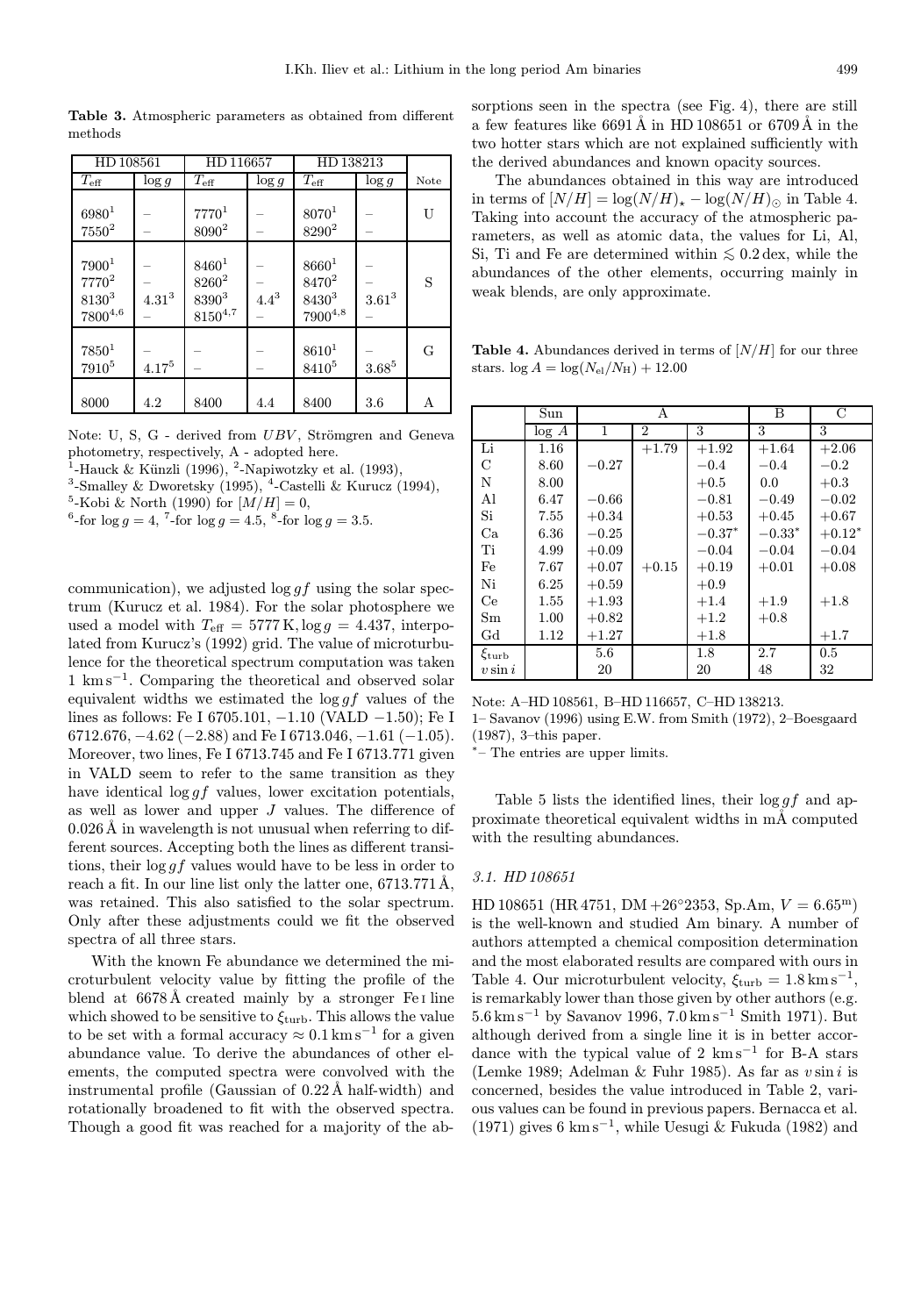Table 5. A list of the lines identified in individual spectra. Columns A, B, C give an approximate equivalent width of a line in the synthetic spectra for HD 108651, HD 116657 and HD 138213, respectively

|  | <b>Table 5.</b> continued |
|--|---------------------------|
|--|---------------------------|

| $\lambda \&$ Ion | $\log gf$ | Α       | в    | C    |
|------------------|-----------|---------|------|------|
| 6675.260 N I     | $-1.98$   |         |      | 0.6  |
| 6677.305 Fe II   | $-1.59$   | 21.3    | 13.7 | 9.7  |
| 6677.759 Fe I    | $-2.17$   | 1.6     | 0.6  |      |
| 6677.955 Fe I    | $-3.63$   | 1.7     | 0.6  |      |
| 6677.987 Fe I    | $-1.42$   | 64.5    | 33.3 | 25.5 |
| 6678.154 He I    | 0.33      |         |      | 0.5  |
| 6678.803 Co I    | $-2.68$   | 0.8     |      |      |
| 6678.837 Fe II   | $-0.45$   | 1.5     | 1.2  | 1.9  |
| 6678.898 Fe II   | $-4.88$   | 1.9     | 0.9  | 1.3  |
| 6679.222 Sm II   | $-0.83$   | 1.2     |      |      |
| 6679.352 Ca II   | $-0.84$   | $1.6\,$ | 1.7  | 4.7  |
| 6679.566 Si II   | $-1.26$   |         |      | 0.5  |
| 6679.569 Fe II   | $-3.12$   | 3.7     | 2.1  | 3.0  |
| 6679.642 C I     | $-2.28$   | 3.3     | 3.0  | 3.4  |
| 6679.748 Fe II   | $-0.47$   | 1.5     | 1.2  | 1.8  |
| 6680.123 Ni I    | $-1.11$   | 3.6     |      |      |
| 6680.133 Ti II   | $-1.85$   | 6.0     | 4.1  | 4.8  |
| 6680.949 C I     | $-2.56$   | 2.8     | 2.5  | 2.8  |
| 6681.199 Gd II   | $-1.48$   | 0.9     |      |      |
| 6681.530 Sm II   | $-1.19$   | 0.3     | 0.1  |      |
| 6683.161 Si I    | $-2.16$   | 4.7     | 2.7  | 2.7  |
| 6683.970 C I     | $-2.15$   | 4.4     | 4.0  | 4.5  |
| 6684.179 Fe II   | $-0.65$   | 1.0     | 0.8  | 1.2  |
| 6685.474 Fe II   | $-0.72$   | 0.8     | 0.7  | 1.0  |
| 6685.622 N I     | $-1.78$   | 1.0     |      | 1.0  |
| 6685.891 C I     | $-3.14$   |         |      | 0.5  |
| 6687.490 Fe I    | $-2.32$   | 3.1     | 1.2  | 0.8  |
| 6687.797 Sm II   | $-0.97$   | 0.4     | 0.1  |      |
| 6688.794 C I     | $-2.09$   | 5.0     | 4.6  | 5.2  |
| 6691.021 Ca I    | $-0.42$   | 1.4     | 1.0  | 1.3  |
| 6691.325 Si I    | $-2.97$   | 0.9     | 0.5  | 0.5  |
| 6692.265 Fe I    | $-2.95$   | 0.8     |      |      |
| 6692.447 N I     | $-1.28$   | 3.0     | 1.2  | 3.0  |
| 6693.169 Fe II   | $-0.73$   |         | 0.5  | 0.8  |
| 6693.210 Fe II   | $-2.67$   | 2.3     | 1.6  | 2.4  |
| 6693.555 Sm II   | $-0.37$   | $2.5\,$ |      |      |
| 6694.721 Sm II   | $-1.41$   | 0.2     |      |      |
| 6696.023 Al I    | $-1.35$   | 2.3     | 3.1  | 5.2  |
| 6696.044 Si I    | $-1.83$   | 9.9     | 6.0  | 5.8  |
| 6696.185 Al I    | $-1.58$   |         | 0.5  | 0.9  |
| 6696.320 Fe I    | $-2.04$   | 2.1     | 0.9  | 0.6  |
| 6696.788 Al I    | $-1.42$   |         | 0.8  | 1.3  |
| 6698.673 Al I    | $-1.65$   | 1.2     | 1.6  | 2.7  |

| $\lambda \&$ Ion | $\log gf$  | А       | в       | С       |
|------------------|------------|---------|---------|---------|
| 6699.142 Fe I    | $-2.10$    | 2.6     | 1.1     | 0.7     |
| 6699.164 Fe II   | $-4.04$    |         |         | 0.6     |
| 6700.890 Ni I    | $-2.32$    | 1.0     |         |         |
| 6702.862 N I     | $-1.81$    | 0.9     |         | 0.9     |
| 6703.567 Fe I    | $-3.16$    | 3.5     | 1.1     | 0.9     |
| 6704.147 GdII    | $^{-1.83}$ | 0.3     |         | 0.1     |
| 6704.481 Fe I    | $-2.66$    | 1.3     | 0.5     |         |
| 6704.524 Ce II   | $-0.51$    |         | $1.2\,$ | 0.9     |
| 6704.839 N I     | $-1.35$    | 2.6     | 1.0     | $2.6\,$ |
| 6705.101 Fe I    | $-1.10$    | 16.4    | 7.3     | 5.0     |
| 6705.131 Fe I    | $-2.37$    | 0.8     |         |         |
| 6706.051 Ce II   | $-1.25$    |         | 0.5     |         |
| 6706.107 N I     | $-1.80$    | 0.9     |         | 0.9     |
| 6706.880 Fe II   | $-4.10$    |         |         | 0.5     |
| 6706.980 Si I    | $-2.48$    | 2.9     | 1.7     | 1.7     |
| 6707.473 SmII    | $-1.48$    | 0.3     | 0.1     |         |
| 6707.761 Li I    | $-0.01$    | 6.0     | 1.7     | 2.6     |
| 6707.912 Li I    | $-0.31$    | 3.1     | 0.9     | 1.3     |
| 6708.759 N I     | $-1.79$    | 1.0     |         | 1.0     |
| 6708.885 Fe II   | $-0.52$    | 1.4     | 1.1     | 1.6     |
| 6711.323 C I     | $-2.47$    | 3.4     | 3.0     | 3.4     |
| 6711.575 Ni I    | $-3.81$    | 1.0     |         |         |
| 6712.438 Fe I    | $-2.16$    | 1.3     | 0.5     |         |
| 6712.676 Fe I    | $-4.62$    | 0.2     | 0.1     | 0.0     |
| 6713.046 Fe I    | $^{-1.61}$ | 6.8     | 2.9     | 2.0     |
| 6713.195 Fe I    | $-2.56$    | 1.8     | 0.7     | 0.5     |
| 6713.586 C I     | $-2.17$    | 6.6     | 5.9     | 6.6     |
| 6713.771 Fe I    | $-1.60$    | 5.9     | 2.5     | 1.7     |
| 6715.383 Fe I    | $-1.64$    | 7.0     | 2.9     | 2.0     |
| 6716.237 Fe I    | $-1.92$    | 4.0     | 1.6     | 1.1     |
| 6716.973 Si II   | $-0.10$    |         |         | 0.7     |
| 6717.298 Fe I    | $-1.96$    | 1.8     | 0.7     | 0.5     |
| 6717.524 Fe I    | $-2.45$    | 1.2     | 0.5     |         |
| 6717.681 Ca I    | $-0.61$    | 16.1    | 10.4    | 12.7    |
| 6717.794 Ti II   | $-1.80$    | 6.4     | 4.4     | 5.2     |
| 6717.964 Fe II   | $-0.81$    |         |         | 0.7     |
| 6718.130 Gd II   | $-1.00$    | 0.7     |         | 0.3     |
| 6718.883 Fe II   | $-0.73$    |         |         | 0.7     |
| 6719.609 Si I    | $-2.50$    | 2.0     | 1.1     | 1.1     |
| 6719.639 Fe II   | $-0.52$    | 1.3     | 1.0     | 1.6     |
| 6720.280 Ce II   | $-1.35$    |         | 0.5     |         |
| 6720.908 Si I    | $-2.41$    | $3.9\,$ | 2.2     | 2.2     |
| 6721.848 Si I    | $-1.49$    | 26.9    | 16.1    | 15.3    |
| 6722.077 Fe II   | $-0.57$    | 1.0     | 0.8     | 1.2     |
| 6722.610 N I     | $-0.98$    | 5.8     | 2.4     | 5.9     |
| 6722.759 Co I    | $-0.81$    | 1.3     |         |         |
| 6723.220 Co I    | $-0.99$    | 0.8     |         |         |

Kraft (1965) list  $12 \text{ km s}^{-1}$ . Our value of  $20 \text{ km s}^{-1}$  is the same as that derived by Savanov (1996). In general, the abundance pattern with medium overabundances of rare earths and a low Ca/Fe ratio (see Sect. 4.2) satisfies the pronounced Am characteristics of this star.

# 3.2. HD 116657

HD 116657 (HR 5055, DM +55°1598, Sp.Am,  $V = 3.96^{\text{m}}$ ). Even if the projected rotational velocity value,  $v \sin i =$  $48 \text{ km s}^{-1}$ , derived by us is  $12 \text{ km s}^{-1}$  less than the one given in Table 2, this star has one of the highest  $v \sin i$ values among those so far studied for Li abundance. The microturbulent velocity,  $\xi_{\text{turb}} = 2.7 \text{ km s}^{-1}$ , is not unusual for these stars. The abundance pattern, as well as the Ca/Fe ratio, aligns the star with typical Am stars.

#### 3.3. HD 138213

HD 138213 (HR 5752, DM +47°2227, Sp.Am,  $V = 5.96^{\text{m}}$ ). The value of the projected rotational velocity,  $v \sin i =$  $32 \text{ km s}^{-1}$ , estimated by us is close to the one given in Table 2. The microturbulence derived, following the procedure described, corresponds to  $\xi_{\text{turb}} = 0.5 \text{ km s}^{-1}$ . Considering the lower surface gravity,  $\log g = 3.6$ , this is rather a low value. The Am anomalies of this star are not as pronounced as in the two other stars and the Ca/Fe ratio is larger. If its true rotational velocity was smaller than that of HD 116657, which is more peculiar, this could be an interesting paradox. The mild anomalies could be a result of its lower gravity,  $\log g = 3.6$  as evolved stars might loose their Ca deficiency (Berthet 1992) and/or rotationally induced mixing might be more effective in such stars (Michaud 1982).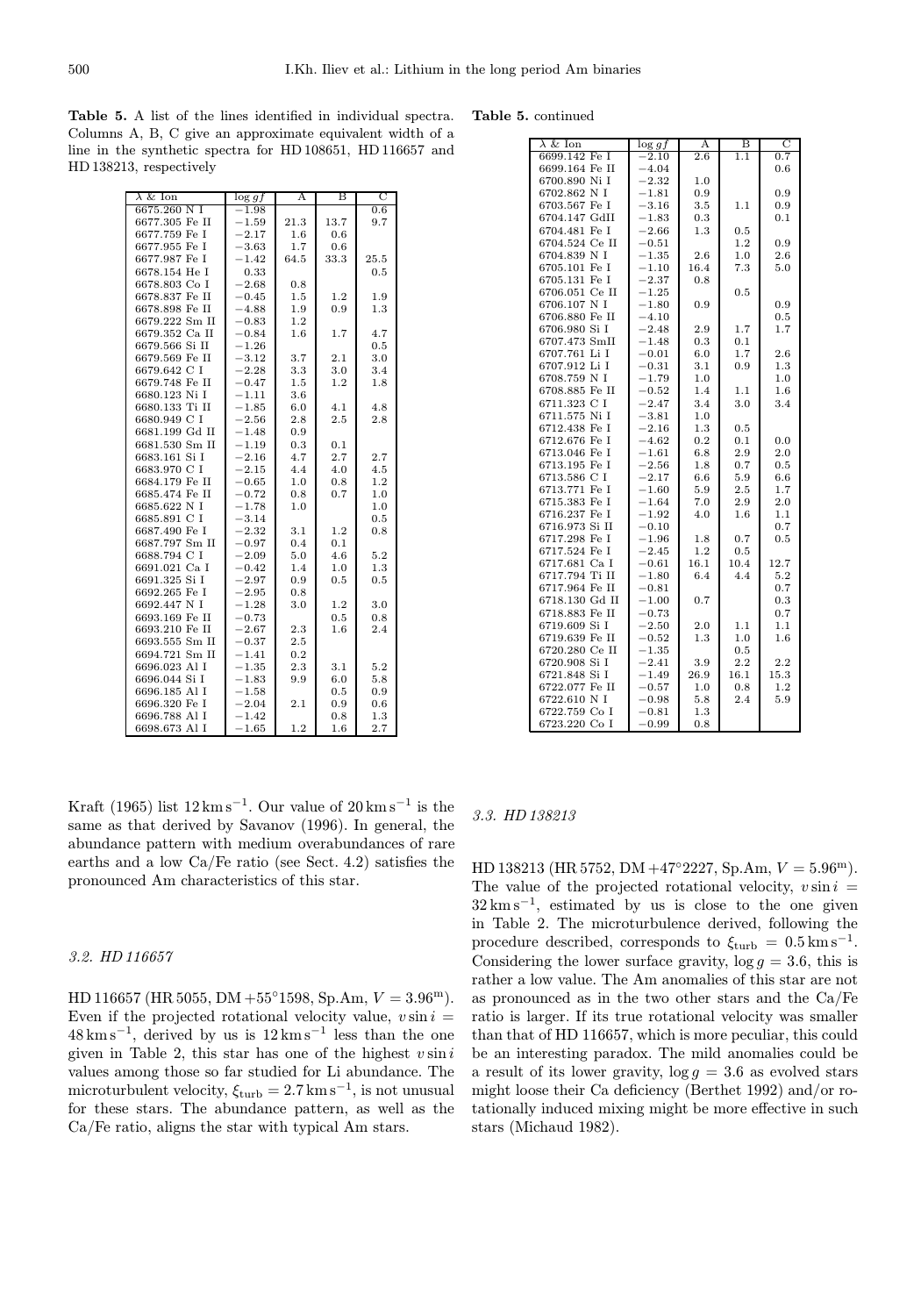## 4. Discussion

### 4.1. Abundance pattern of program stars

Below we discuss the abundance pattern of the stars studied (consult Table 4 for a summary).

Lithium – as derived from two lines at  $\lambda$ 6707.761 and  $\lambda$ 6707.912 the abundance is normal, compared with normal A-type stars, in HD 108651 and HD 138213 and slightly underabundant in HD 116657 (see Fig.1). While in the spectrum of HD 108651 the lithium lines dominate the absorption feature observed, in the two hotter stars Li lines weaken and unidentified opacity occurs on the long-wave side of this feature at about  $\lambda$ 6708.6  $\pm$  0.3. This opacity could not be explained by means of adjusting the  $\log gf$  value of Fe II 6708.885Å as increasing its log gf would have lead to unacceptable strengthening of the line in the spectrum of the cooler star. Recently, Hack et al. (1997) also pointed to a similar lack of opacity in the atomic data at λ6708.9 in β CrB. Thus, the Li abundance estimated for the two hotter stars is rather an upper limit.



Fig. 1. A close look at the Li 6708 region in HD 116657. Synthetic spectrum computations were made with the following abundances  $\log N(\text{Li})/H + 12 = 2.50, 2.80, 3.10$  (from top to bottom)

Carbon – the abundance of carbon can be derived from two lines: C <sup>I</sup> 6683.970 which includes a slight blend of Fe II, and C <sup>I</sup> 6688.794 which stands alone. Three other C <sup>I</sup> lines are only complements of blends. One line,  $6711.323$  Å, though not-negligible in the computed spectra, is not present in those observed. A mild deficit of carbon in all three stars favors Am characteristics.

Nitrogen – seven lines could be identified in blends, but only one of them,  $6722.610$  Å, makes a significant contribution to the wing of Si <sup>I</sup> 6721.848. This enabled us to estimate nitrogen abundance. While normal in HD 116657, nitrogen was slightly overabundant in the two other stars.

 $Alumiium$  – the lines of Al I significantly contribute to the absorption at  $6696$  Å and  $6699$  Å. Aluminium is moderately and slightly underabundant in HD 108651 and HD 116657 respectively, and is normal in HD 138213.

 $Silicon - SiI 6721.848$  causes a substantial absorption at the feature observed, which enables us to derive its abundance with accuracy. The other lines, 6683.161, 6696.044, 6706.980, 6719.609 and 6720.908 Å, occurring alone or in well-defined wings, confirm the derived value. Silicon is slightly to moderately overabundant in all three stars.

 $Calcium - CaI 6717.681$  dominates one of the strongest features in the observed spectra. Ca II 6679.352 complements the blend in the long-wave wing of the strongest Fe <sup>I</sup> line. Due to an unidentified opacity source within Ca <sup>I</sup> 6718 the abundance given in Table 4 is rather an upper limit as shown in Sect. 4.2. Nevertheless, the abundances derived confirm at least a slight calcium deficit in HD 108651 and HD 116657, while in HD 138213 the abundance is normal at most. The calcium deficit underlines the Am characteristics of those two stars.

 $Titanium - is normal as estimated from TiII 6680.133$ which contributes significantly to the blend on the wing of the strongest Fe <sup>I</sup> line.

Iron – the procedure for deriving iron abundance was described in the previous section. Its abundance correlates with the other approximately 35 Fe I and Fe II lines. Iron might be slightly overabundant in HD 108651, while it is normal in the two other stars.

Nickel – only in HD 108651 are two lines identified with Ni <sup>I</sup> 6680.123 and Ni <sup>I</sup> 6700.890. The former Ni line contributes to Ti<sub>II</sub> 6680.133 and suggests a moderate overabundance. There is a minute depression in the noise at this place in Ti II line. The third Ni I line at  $6711.575 \text{ Å}$  in the observed spectrum is unsignificant. Thus, the value estimated represents rather an upper limit of the abundance.

Cerium, Samarium, Gadolinium – three lines of cerium, 6 of samarium and 3 of gadolinium are suitable minor complements of blends with other lines. The values derived are rather upper limits of the abundances.

# 4.2. Ca/Fe ratio and lithium in binary systems with an Am component

The following analysis is based on data from Boesgaard (1987), Burkhart & Coupry (1989, 1991, 1997) and this paper as far as the Ca/Fe (the ratio of measured equivalent widths of Ca <sup>I</sup> 6718 and Fe <sup>I</sup> 6678 blends, i.e. comprising also e.g. Fe II 6677 line) and Li is concerned, and from Batten et al. (1989) as to the orbital elements. Consequently, one should be aware of the disadvantages of such data compilations from various sources, e.g. the sample is not homogeneous.

Note that the only observed Ca <sup>I</sup> 6718 line blends with a strong Ti II 6718 line, as recently mentioned by Burkhart & Coupry (1989). Unfortunately, there remains a lack of opacity in the atomic data so that one cannot derive reliable Ca abundance from this line. This follows from Fig. 2, where we plot  $Ca/Fe$  against  $T_{\text{eff}}$ . The dashed line is the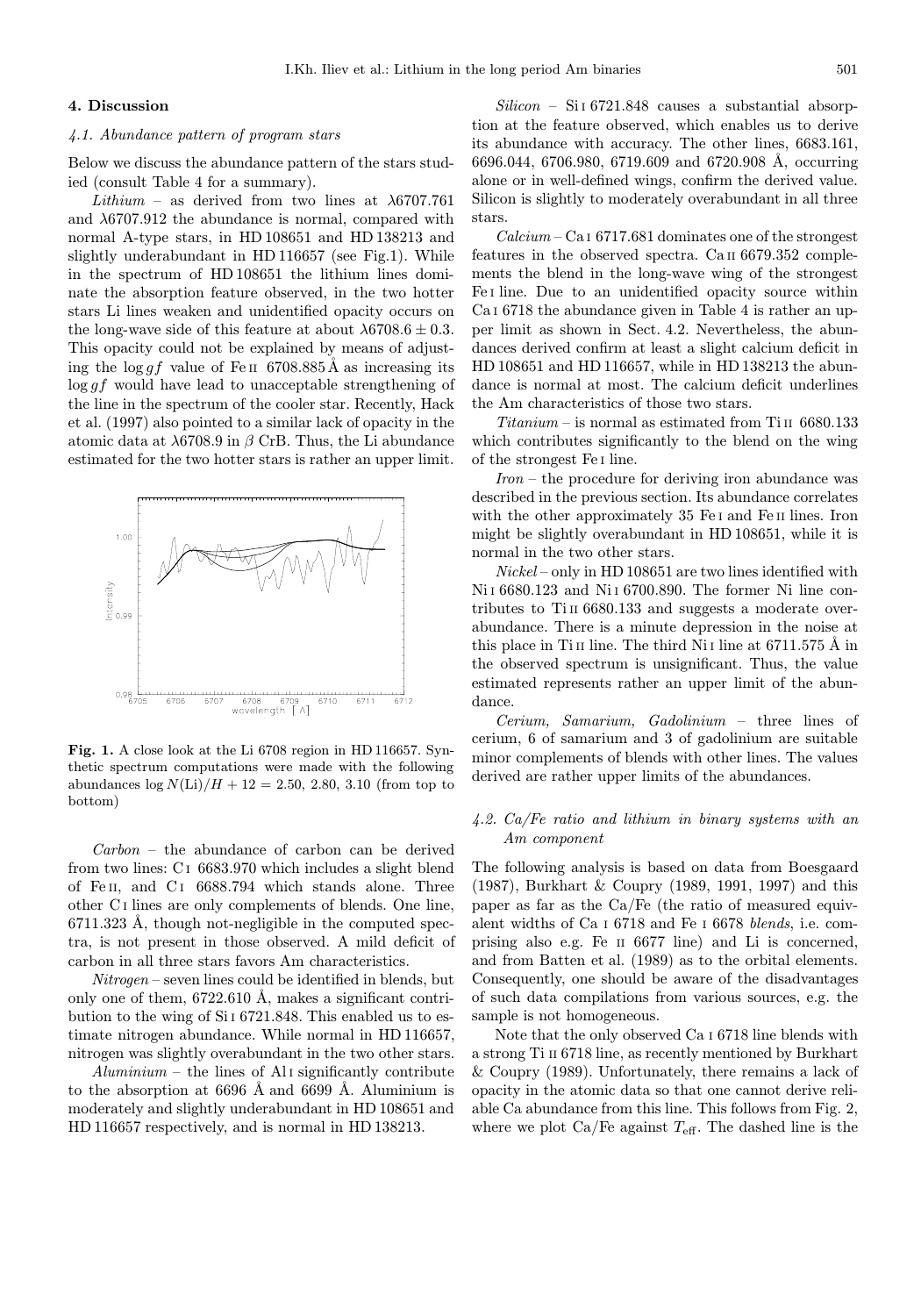simulated synthetic Ca/Fe ratio calculated for solar abundances with  $\log g = 4.0$ . One can see that it is apparently less than the one observed for normal stars, pointing to the mentioned missing opacity. Nevertheless, one can see that the normal and Am stars are well separated in such a plot and that the Ca/Fe ratio in normal stars is not very sensitive to their  $T_{\text{eff}}$  and is mainly within 0.8–1.0. Such scatter is well in accordance with the expected uncertainty in the equivalent width measurement. The latter is usually  $\leq 10\%$  so that the observed relative error in the Ca/Fe ratio is  $\leq 20\%$ . We can see that three out of the four long period Am binaries clearly occupy the bottom of Fig. 2 (see also Table 6). This is a strong indication of their pronounced Am anomalies.



Fig. 2. Ca/Fe ratio versus  $T_{\text{eff}}$ . Data are from Boesgaard (1987), Burkhart & Coupry (1989, 1991, 1997) and this paper. Squares stand for normal stars; open circles for Am stars; full circles for our long period Am binaries and 16 Ori (which is moreover distinguished also by an asterix); dashed line is calculated Ca/Fe behaviour for solar abundances

Table 6. Measured equivalent width of Ca I 6718 and Fe I 6678  $\text{in } \text{m}$ Å

|       | HD 108561 | HD 116657 | HD 138213 |
|-------|-----------|-----------|-----------|
| Ca I  | 23.7      | 13.0      | 25.6      |
| Fe I  | 95        | $73*$     | 56        |
| Ca/Fe | 0.25      | 0.18      | 0.46      |

Note:  $*$  - including the TiII 6680 blend in the red wing of FeI 6678.

We proceed to explore any possible dependence of Ca/Fe on orbital parameters. There might be a decrease of Ca/Fe with the orbital period, but it is not convincing (Fig. 3a). Apparently, HD 138213 does not fit into such a pattern having  $Ca/Fe = 0.46$ . However, notice

that it is a special case of long period binaries (with  $P_{\rm orb} < 200^{\rm d}$  having a circular orbit. Such stars may not obey the favoured behaviour of increasing metallicity with  $P_{\rm orb}$  (Budaj 1997). Nevertheless, looking at Fig. 3b, we see a remarkable decline of Ca/Fe with eccentricity. To speak in more objective terms, we have calculated Pearson's linear  $(r_1)$  as well as Spearman's rank order  $(r_s)$  correlation coefficients together with their two-sided significances or p-values  $(p_1, p_s, \text{according to Press et al. 1986}).$  The latter simply represent the probability of the appearance of a better correlation coefficient than that found here under the assumption that the quantities do not correlate at all. Generally, a p-value less than about 0.05 is accepted as strong support for the presence of a correlation. We see in Table 7 that there is sufficient evidence that Ca/Fe decreases with eccentricity.

Table 7. Correlation coefficients for the relation of Ca/Fe and Li with  $\log P_{\rm orb}$  and eccentricity together with their corresponding significances

|             | $Ca/Fe \times$ |                            | Li $\times$ |                            |
|-------------|----------------|----------------------------|-------------|----------------------------|
|             | $\times e$     | $\times$ log $P_{\rm orb}$ | $\times e$  | $\times$ log $P_{\rm orb}$ |
| $r_1$       | $-0.51$        | $-0.39$                    | $-0.64$     | $-0.40$                    |
| $p_1$       | 0.036          | 0.12                       | 0.019       | 0.18                       |
| $r_{\rm s}$ | $-0.63$        | $-0.57$                    | $-0.95$     | $-0.46$                    |
| $p_{\rm s}$ | 0.007          | 0.16                       | $710^{-7}$  | 0.12                       |

Similar analysis was also performed in the case of Li (see Figs. 3c and 3d). Typical errors of most Li abundances are mainly due to the uncertainties in effective temperatures and amount to about 0.2 dex (Burkhart & Coupry 1989). We also observe here a tendency of Li abundance to decrease with orbital period, but it is again not very convincing. However, there is sufficient evidence that Li declines with eccentricity (check Table 7 for corresponding significances). This strongly supports our above findings concerning the Ca/Fe behaviour because the anomalies in both quantities behave in the same manner, namely, they increase with rising eccentricity<sup>2</sup> and exhibit a less pronounced but similar tendency with orbital period. Unfortunately, it is hard to distinguish from such sparse data whether the latter behaviour is not affected by the former, or the opposite, because in general there is a predominance of eccentric orbits at large periods. Nevertheless, this cannot be a mere coincidence. Rather, it is exactly the opposite of what has recently been found in the peculiarity of Ap binaries by Budaj et al. (1996) (see also Gerbaldi et al. 1985; Budaj 1995), namely, that Ap peculiarity diminishes at larger eccentricities. This means

 $^{\rm 2}$   $\,$  To state it more exactly pronounced anomalies seem more frequent than mild ones at larger eccentricities while at low eccentricities both mild and pronounced anomalies are common.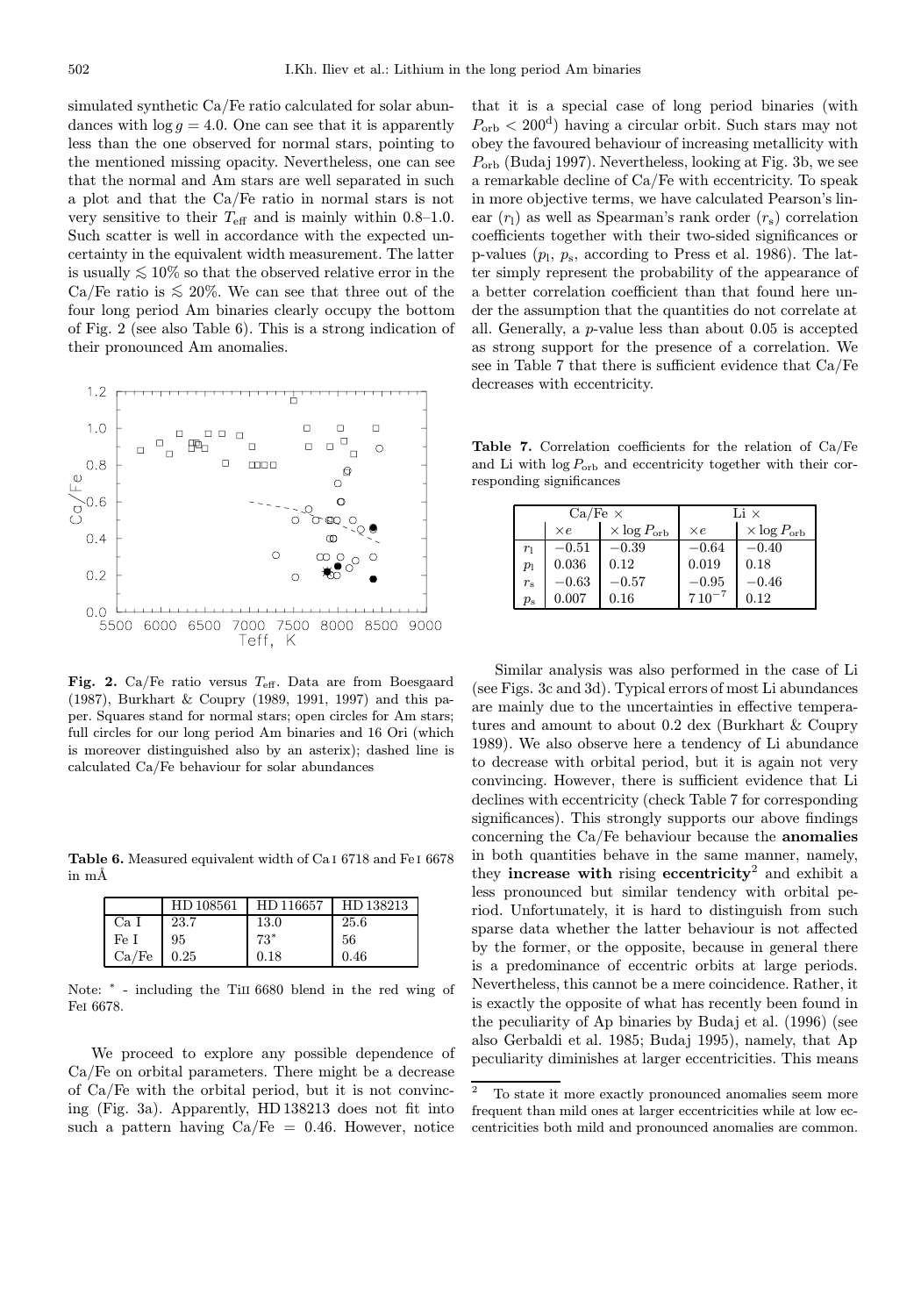

Fig. 3. Ca/Fe ratio and Li versus eccentricity and  $P_{\rm orb}$ . Open circles stand for Am binaries from Boesgaard (1987) and Burkhart & Coupry (1989, 1991, 1997) (16 Ori is moreover distinguished by a special symbol); full circles are used for our long period Am binaries; arrows denote upper limits. Typical error in Ca/Fe is about 20% and in Li abundance about 0.2 dex (displayed in the top right-hand corner of 3c,d)

that apart from (1) orbital periods and (2) frequency of occurrence among SB2's (Abt & Snowden 1973; Abt & Levy 1985) these two basic subgroups of CP stars are furthermore distinguished by their (3) eccentricities. This supports the idea that there is a basic set of parameters connected with binarity which determines CP characteristics. Such eccentricity effects could be accounted for by a different degree of pseudo-synchronization, which is apparently much higher for eccentric than for circular orbits at comparable orbital periods. Following Budaj (1997) and Budaj et al. (1996) this could not only lower the efficiency of tidal mixing in corresponding Am binaries<sup>3</sup>, but have a much more serious impact on stellar magnetism, for example... Thus, based on the observed decline of Li with eccentricity (or its marginal decline with  $P_{\text{orb}}$ ), a potential Li deficit in HD 116657, and the above-mentioned relationship between binarity and CP phenomena we propose that the 16 Ori phenomenon might be due to the suppressed tidal mixing. The latter, being more intensive in low eccentric or short period orbits, suppresses diffusion

and disperses a potential Li cloud as well as any other abundance anomalies (including Ca/Fe) below the superficial convection zone. This is not the case with 16 Ori or HD 116657, which, having the longest  $P_{\text{orb}}$  (within the range  $P_{\rm orb} < 200^{\rm d}$ , and large eccentricities, could build relatively pronounced abundance anomalies in their stable atmospheres.

# 5. Conclusion

The Ca/Fe ratio, a suitable peculiarity indicator, was found to be quite low for three out of four Am binaries within  $50^d < \log P_{\rm orb} < 200^d$ . We revealed sufficient evidence that this ratio declines (i.e. the Am anomaly increases) with increasing eccentricity. Such behaviour of the Am peculiarity acquires a firmer footing when complemented by the behaviour of lithium abundances, which also exhibit an analogous increase in their anomalies with eccentricity. We found HD 116657 to be another candidate as a Li deficient star among long period Am binaries, in addition to 16 Ori. To summarize, the main results met our expectation that long-period Am binaries  $(50^d \, < \, \log P_{\rm orb} \, < \, 200^d)$  exhibit relatively large

<sup>&</sup>lt;sup>3</sup> Also because eccentric orbits generally exhibit a larger  $P_{\text{orb}}$ and tidal effects weaken with increasing separation between the components.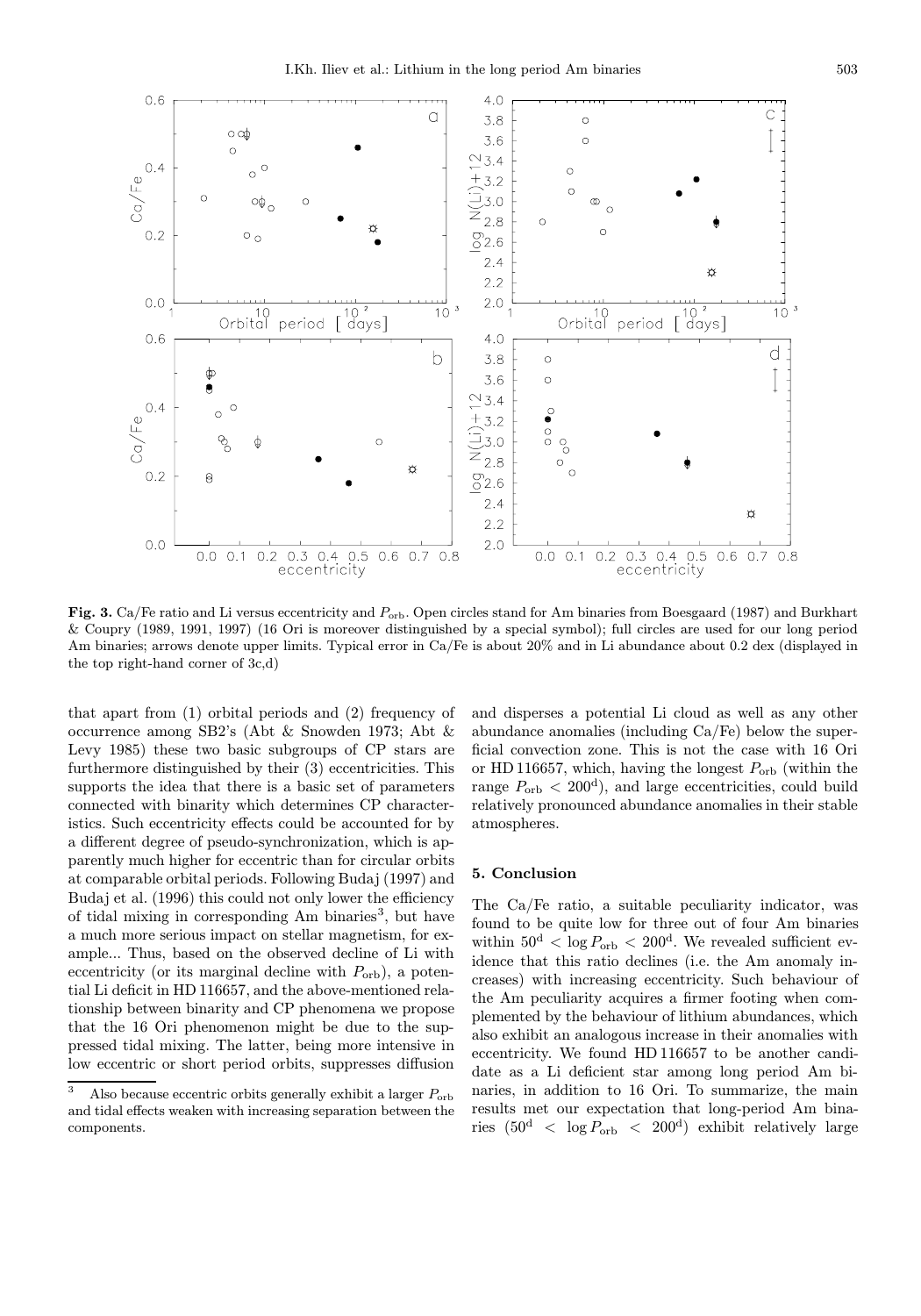

Fig. 4. Spectrum synthesis of the region  $6675 - 6725$  ÅÅ of the program stars. Model atmosphere parameters are from Table 3. The derived abundances are listed in Table 4. The synthetic "non-rotated" spectra are for HD 108651 and HD 116657 and they are cut below 0.85 and 0.98, respectively